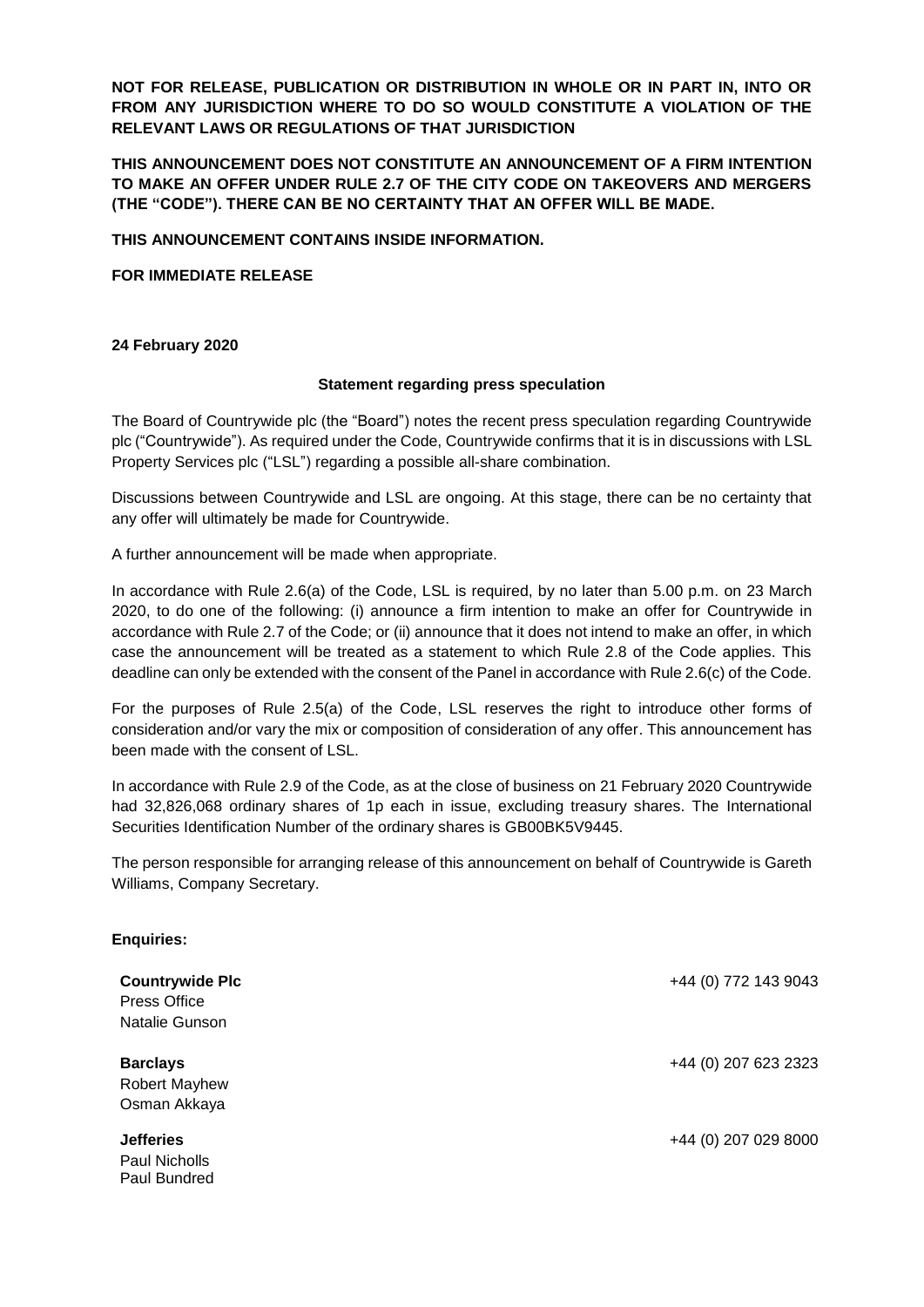Michael Sandler Dan de Belder

Barclays Bank PLC, acting through its Investment Bank ("Barclays"), which is authorised by the Prudential Regulation Authority and regulated in the United Kingdom by the Financial Conduct Authority and the Prudential Regulation Authority, is acting exclusively for Countrywide and no one else in connection with LSL's evaluation of Countrywide and will not be responsible to anyone other than Countrywide for providing the protections afforded to clients of Barclays nor for providing advice in relation to a possible offer or any other matter referred to in this announcement.

In accordance with the Code, normal United Kingdom market practice and Rule 14e-5(b) of the Exchange Act, Barclays and its affiliates will continue to act as exempt principal trader in Countrywide securities on the London Stock Exchange. These purchases and activities by exempt principal traders which are required to be made public in the United Kingdom pursuant to the Code will be reported to a Regulatory Information Service and will be available on the London Stock Exchange website at www.londonstockexchange.com. This information will also be publicly disclosed in the United States to the extent that such information is made public in the United Kingdom.

Jefferies International Limited ("Jefferies"), which is authorised and regulated by the Financial Conduct Authority in the United Kingdom, is acting exclusively for Countrywide and no one else in connection with the possible offer and will not be responsible to anyone other than Countrywide for providing the protections afforded to clients of Jefferies International Limited nor for providing advice in relation to the possible offer or any other matters referred to in this announcement. Neither Jefferies International Limited nor any of its affiliates owes or accepts any duty, liability or responsibility whatsoever (whether direct or indirect, whether in contract, in tort, under statute or otherwise) to any person who is not a client of Jefferies International Limited in connection with this announcement, any statement contained herein or otherwise.

In accordance with Rule 26.1 of the Code, a copy of this announcement will be available at www.countrywide.co.uk, by no later than 12 noon (London time) on 25 February 2020. The content of the website referred to in this announcement is not incorporated into and does not form part of this announcement.

## **Disclosure requirements of the Code**

Under Rule 8.3(a) of the Code, any person who is interested in 1% or more of any class of relevant securities of an offeree company or of any securities exchange offeror (being any offeror other than an offeror in respect of which it has been announced that its offer is, or is likely to be, solely in cash) must make an Opening Position Disclosure following the commencement of the offer period and, if later, following the announcement in which any securities exchange offeror is first identified. An Opening Position Disclosure must contain details of the person's interests and short positions in, and rights to subscribe for, any relevant securities of each of (i) the offeree company and (ii) any securities exchange offeror(s). An Opening Position Disclosure by a person to whom Rule 8.3(a) applies must be made by no later than 3.30 pm (London time) on the 10th business day following the commencement of the offer period and, if appropriate, by no later than 3.30 pm (London time) on the 10th business day following the announcement in which any securities exchange offeror is first identified. Relevant persons who deal in the relevant securities of the offeree company or of a securities exchange offeror prior to the deadline for making an Opening Position Disclosure must instead make a Dealing Disclosure.

Under Rule 8.3(b) of the Code, any person who is, or becomes, interested in 1% or more of any class of relevant securities of the offeree company or of any securities exchange offeror must make a Dealing Disclosure if the person deals in any relevant securities of the offeree company or of any securities exchange offeror. A Dealing Disclosure must contain details of the dealing concerned and of the person's interests and short positions in, and rights to subscribe for, any relevant securities of each of